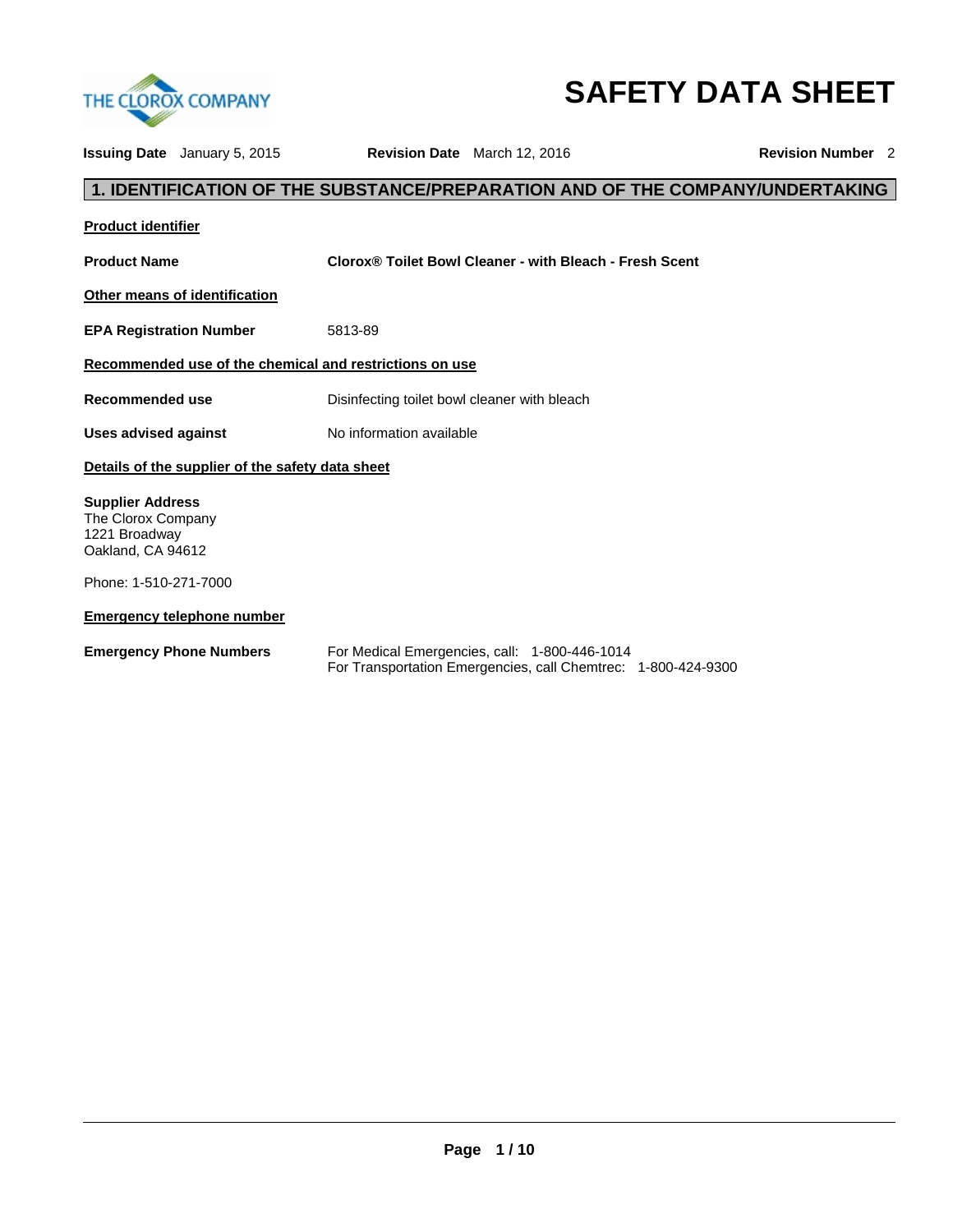# **2. HAZARDS IDENTIFICATION**

# **Classification**

This chemical is considered hazardous by the 2012 OSHA Hazard Communication Standard (29 CFR 1910.1200).

| <b>Skir</b><br>.<br>-COLL<br>Tildliui<br>' I I s<br>ישוכש ו    |              |
|----------------------------------------------------------------|--------------|
| ∽<br>$- - - -$<br>lSer<br>ırrıtatıon<br>າage/eve<br>eve<br>aar | ----<br>- דב |

### **GHS Label elements, including precautionary statements**

### **Emergency Overview**

| <b>Signal word</b>                                                                               | <b>Danger</b>         |                |      |                              |
|--------------------------------------------------------------------------------------------------|-----------------------|----------------|------|------------------------------|
| <b>Hazard Statements</b><br>Causes severe skin burns and eye damage<br>Causes serious eye damage |                       |                |      |                              |
|                                                                                                  |                       |                |      |                              |
| Clear, green<br>Appearance                                                                       | <b>Physical State</b> | Viscous liquid | Odor | Crisp, green, floral, bleach |

# **Precautionary Statements - Prevention**

Wash face, hands and any exposed skin thoroughly after handling.

Wear protective gloves, protective clothing, face protection, and eye protection such as safety glasses.

#### **Precautionary Statements - Response**

Immediately call a poison center or doctor.

If swallowed: Rinse mouth. Do NOT induce vomiting.

If on skin (or hair): Take off immediately all contaminated clothing. Rinse skin with water.

Wash contaminated clothing before reuse.

If inhaled: Remove person to fresh air and keep comfortable for breathing.

Specific treatment (see supplemental first aid instructions on this label).

If in eyes: Rinse cautiously with water for several minutes. Remove contact lenses, if present and easy to do. Continue rinsing.

# **Precautionary Statements - Storage**

Store locked up.

### **Precautionary Statements - Disposal**

Dispose of contents in accordance with all applicable federal, state, and local regulations.

### **Hazards not otherwise classified (HNOC)**

Although not expected, heart conditions or chronic respiratory problems such as asthma, chronic bronchitis, or obstructive lung disease may be aggravated by exposure to high concentrations of vapor or mist.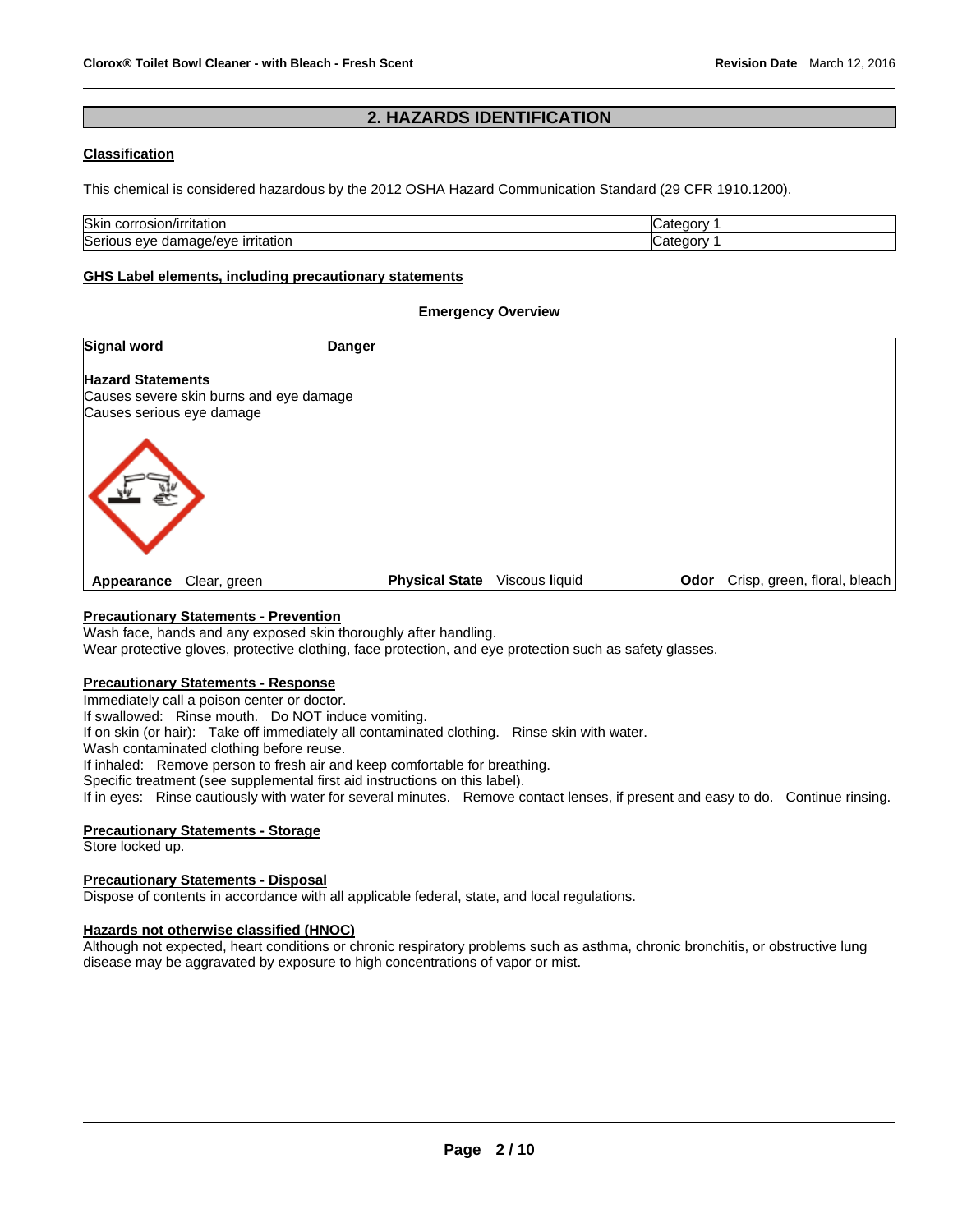### **Unknown Toxicity**

0.11% of the mixture consists of ingredient(s) of unknown toxicity.

#### **Other information**

Very toxic to aquatic life. Toxic to aquatic life with long lasting effects.

# **Interactions with Other Chemicals**

Reacts with other household chemicals such as other toilet bowl cleaners, rust removers, acids, or products containing ammonia to produce hazardous irritating gases, such as chlorine and other chlorinated compounds.

# **3. COMPOSITION/INFORMATION ON INGREDIENTS**

| <b>Chemical Name</b> | <b>CAS-No</b> | Weight %    | <b>Trade Secret</b> |
|----------------------|---------------|-------------|---------------------|
| Sodium hypochlorite  | 7681-52-9     | $1 - 5$     |                     |
| Sodium cocoate       | 67701-10-4    | $0.5 - 1.5$ |                     |
| Sodium hydroxide     | 1310-73-2     | $0.1 - 1$   |                     |
| Myristamine oxide    | 3332-27-2     | $0.1 - ?$   |                     |
| Lauramine oxide      | 1643-20-5     | $0.1 - 1$   |                     |

\* The exact percentage (concentration) of composition has been withheld as a trade secret.

# **4. FIRST AID MEASURES**

### **First aid measures**

| <b>General Advice</b>                                                      | Call a poison control center or doctor immediately for treatment advice. Show this safety<br>data sheet to the doctor in attendance.                                                                                                                                                |  |  |  |
|----------------------------------------------------------------------------|-------------------------------------------------------------------------------------------------------------------------------------------------------------------------------------------------------------------------------------------------------------------------------------|--|--|--|
| <b>Eve Contact</b>                                                         | Hold eye open and rinse slowly and gently with water for 15 - 20 minutes. Remove contact<br>lenses, if present, after the first 5 minutes, then continue rinsing eye. Call a poison control<br>center or doctor for treatment advice.                                               |  |  |  |
| <b>Skin Contact</b>                                                        | Take off contaminated clothing. Rinse skin immediately with plenty of water for 15-20<br>minutes. Call a poison control center or doctor for treatment advice.                                                                                                                      |  |  |  |
| <b>Inhalation</b>                                                          | Move to fresh air. If breathing is affected, call a doctor.                                                                                                                                                                                                                         |  |  |  |
| Ingestion                                                                  | Call a poison control center or doctor immediately for treatment advice. Have person sip a<br>glassful of water if able to swallow. Do not induce vomiting unless told to do so by a poison<br>control center or doctor. Do not give anything by mouth to an<br>unconscious person. |  |  |  |
| <b>Protection of First-aiders</b>                                          | Avoid contact with skin, eyes, and clothing. Use personal protective equipment as required.<br>Wear personal protective clothing (see section 8).                                                                                                                                   |  |  |  |
| Most important symptoms and effects, both acute and delayed                |                                                                                                                                                                                                                                                                                     |  |  |  |
| <b>Most Important Symptoms and</b><br><b>Effects</b>                       | Burning of eyes and skin.                                                                                                                                                                                                                                                           |  |  |  |
| Indication of any immediate medical attention and special treatment needed |                                                                                                                                                                                                                                                                                     |  |  |  |
| <b>Notes to Physician</b>                                                  | Treat symptomatically. Use of gastric lavage or emesis is contraindicated.                                                                                                                                                                                                          |  |  |  |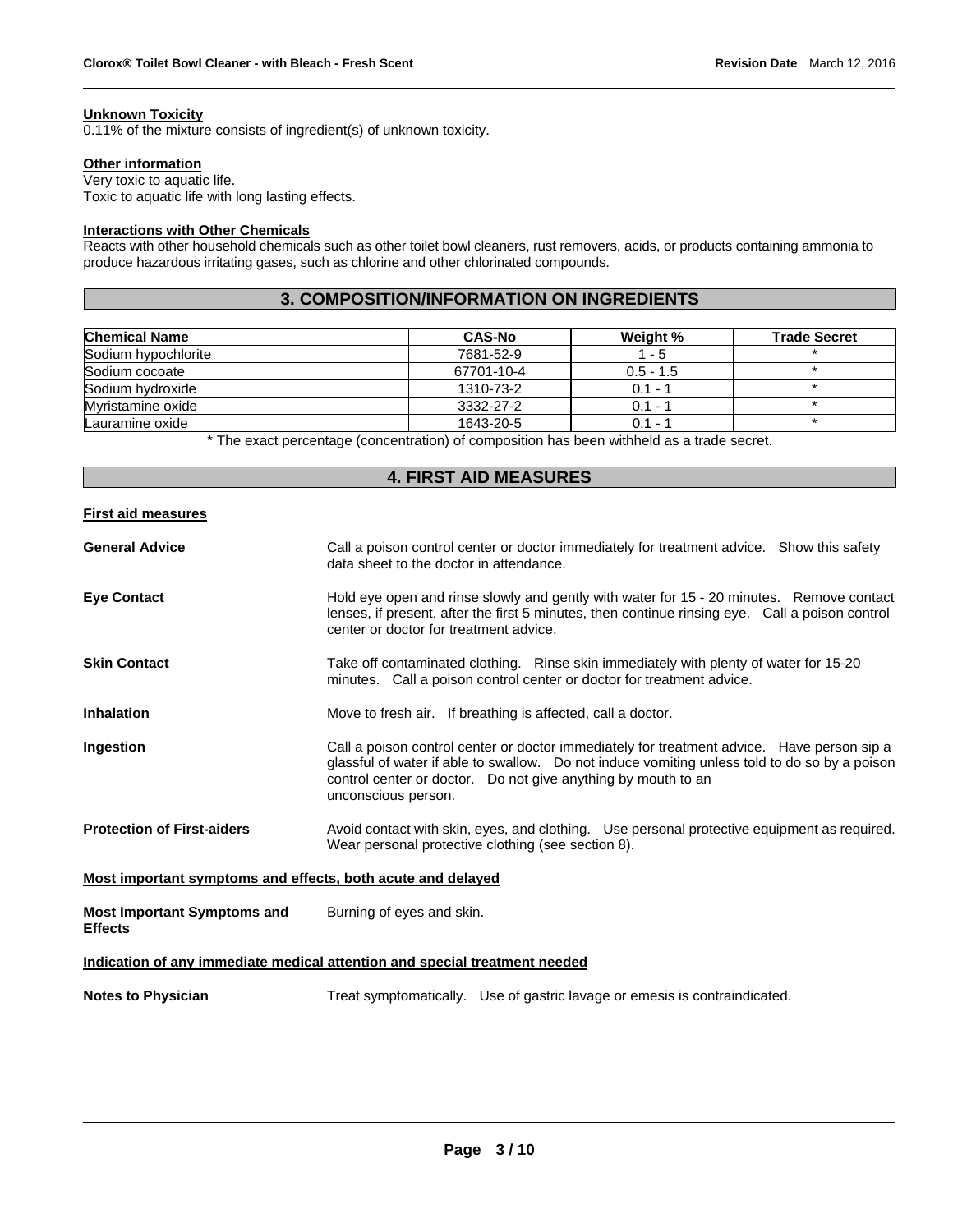# **5. FIRE-FIGHTING MEASURES**

# **Suitable Extinguishing Media**

Use extinguishing measures that are appropriate to local circumstances and the surrounding environment.

#### **Unsuitable Extinguishing Media**

CAUTION: Use of water spray when fighting fire may be inefficient.

#### **Specific Hazards Arising from the Chemical**

This product causes burns to eyes, skin, and mucous membranes. Thermal decomposition can release sodium chlorate and irritating gases and vapors.

#### **Explosion Data**

**Sensitivity to Mechanical Impact None.** 

**Sensitivity to Static Discharge Mone.** 

### **Protective equipment and precautions for firefighters**

As in any fire, wear self-contained breathing apparatus pressure-demand, MSHA/NIOSH (approved or equivalent) and full protective gear.

# **6. ACCIDENTAL RELEASE MEASURES**

#### **Personal precautions, protective equipment and emergency procedures**

| <b>Personal Precautions</b>                          | Avoid contact with eyes, skin, and clothing. Ensure adequate ventilation. Use personal<br>protective equipment as required. For spills of multiple products, responders should evaluate<br>the MSDSs of the products for incompatibility with sodium hypochlorite. Breathing protection<br>should be worn in enclosed and/or poorly-ventilated areas until hazard assessment is<br>complete. |  |  |  |
|------------------------------------------------------|----------------------------------------------------------------------------------------------------------------------------------------------------------------------------------------------------------------------------------------------------------------------------------------------------------------------------------------------------------------------------------------------|--|--|--|
| <b>Other Information</b>                             | Refer to protective measures listed in Sections 7 and 8.                                                                                                                                                                                                                                                                                                                                     |  |  |  |
| <b>Environmental precautions</b>                     |                                                                                                                                                                                                                                                                                                                                                                                              |  |  |  |
| <b>Environmental Precautions</b>                     | See Section 12 for ecological Information.                                                                                                                                                                                                                                                                                                                                                   |  |  |  |
| Methods and material for containment and cleaning up |                                                                                                                                                                                                                                                                                                                                                                                              |  |  |  |
| <b>Methods for Containment</b>                       | Prevent further leakage or spillage if safe to do so.                                                                                                                                                                                                                                                                                                                                        |  |  |  |
| <b>Methods for Cleaning Up</b>                       | Absorb and containerize. Wash residual down to sanitary sewer. Contact the sanitary<br>treatment facility in advance to assure ability to process washed-down material.                                                                                                                                                                                                                      |  |  |  |
| 7. HANDLING AND STORAGE                              |                                                                                                                                                                                                                                                                                                                                                                                              |  |  |  |
|                                                      |                                                                                                                                                                                                                                                                                                                                                                                              |  |  |  |

#### **Precautions for safe handling**

| <b>Handling</b> | Handle in accordance with good industrial hygiene and safety practice. Avoid contact with |  |  |
|-----------------|-------------------------------------------------------------------------------------------|--|--|
|                 | skin, eyes, and clothing. Do not eat, drink, or smoke when using this product.            |  |  |

# **Conditions for safe storage, including any incompatibilities**

| <b>Storage</b>               | Store in a location inaccessible to children. Tightly close cap between uses.     |  |
|------------------------------|-----------------------------------------------------------------------------------|--|
| <b>Incompatible Products</b> | Other toilet bowl cleaners, rust removers, acids, or products containing ammonia. |  |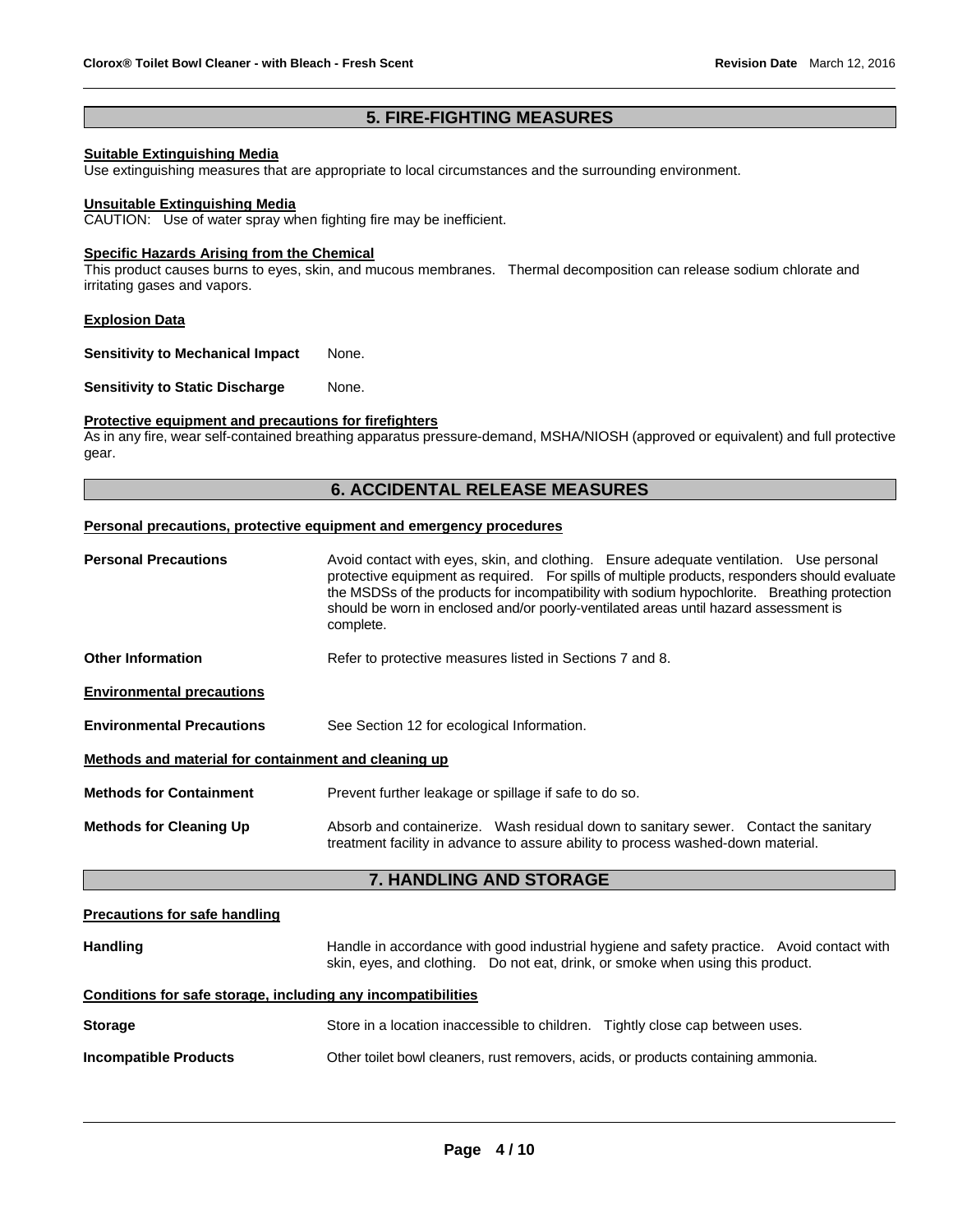# **8. EXPOSURE CONTROLS/PERSONAL PROTECTION**

# **Control parameters**

# **Exposure Guidelines**

| <b>Chemical Name</b>             | <b>ACGIH TLV</b>            | <b>OSHA PEL</b>         | <b>NIOSH IDLH</b>                                 |
|----------------------------------|-----------------------------|-------------------------|---------------------------------------------------|
| Sodium hydroxide<br>1310-73-2    | Ceiling: $2 \text{ mg/m}^3$ | TWA: $2 \text{ mg/m}^3$ | IDLH: 10 mg/m $3$<br>Ceiling: 2 mg/m <sup>3</sup> |
| Sodium hypochlorite<br>7681-52-9 | None                        | None                    | None                                              |
| Sodium cocoate<br>67701-10-4     | None                        | None                    | None                                              |
| Myristamine oxide<br>3332-27-2   | None                        | None                    | None                                              |
| Lauramine oxide<br>1643-20-5     | None                        | None                    | None                                              |

*ACGIH TLV: American Conference of Governmental Industrial Hygienists - Threshold Limit Value. OSHA PEL: Occupational Safety and Health Administration - Permissible Exposure Limits. NIOSH IDLH: Immediately Dangerous to Life or Health.* 

### **Appropriate engineering controls**

| <b>Engineering Measures</b> | Showers             |
|-----------------------------|---------------------|
|                             | Eyewash stations    |
|                             | Ventilation systems |

# **Individual protection measures, such as personal protective equipment**

| <b>Eye/Face Protection</b>      | If splashes are likely to occur: Wear safety glasses with side shields (or goggles) or face<br>shield.                                                                                                                                                                                                                           |
|---------------------------------|----------------------------------------------------------------------------------------------------------------------------------------------------------------------------------------------------------------------------------------------------------------------------------------------------------------------------------|
| <b>Skin and Body Protection</b> | Wear rubber or neoprene gloves and protective clothing such as long-sleeved shirt.                                                                                                                                                                                                                                               |
| <b>Respiratory Protection</b>   | If exposure limits are exceeded or irritation is experienced, NIOSH/MSHA approved<br>respiratory protection should be worn. Positive-pressure supplied air respirators may be<br>required for high airborne contaminant concentrations. Respiratory protection must be<br>provided in accordance with current local regulations. |
| <b>Hygiene Measures</b>         | Wash hands after direct contact. Do not wear product-contaminated clothing for prolonged<br>periods. Remove and wash contaminated clothing before re-use. Do not eat, drink, or<br>smoke when using this product.                                                                                                                |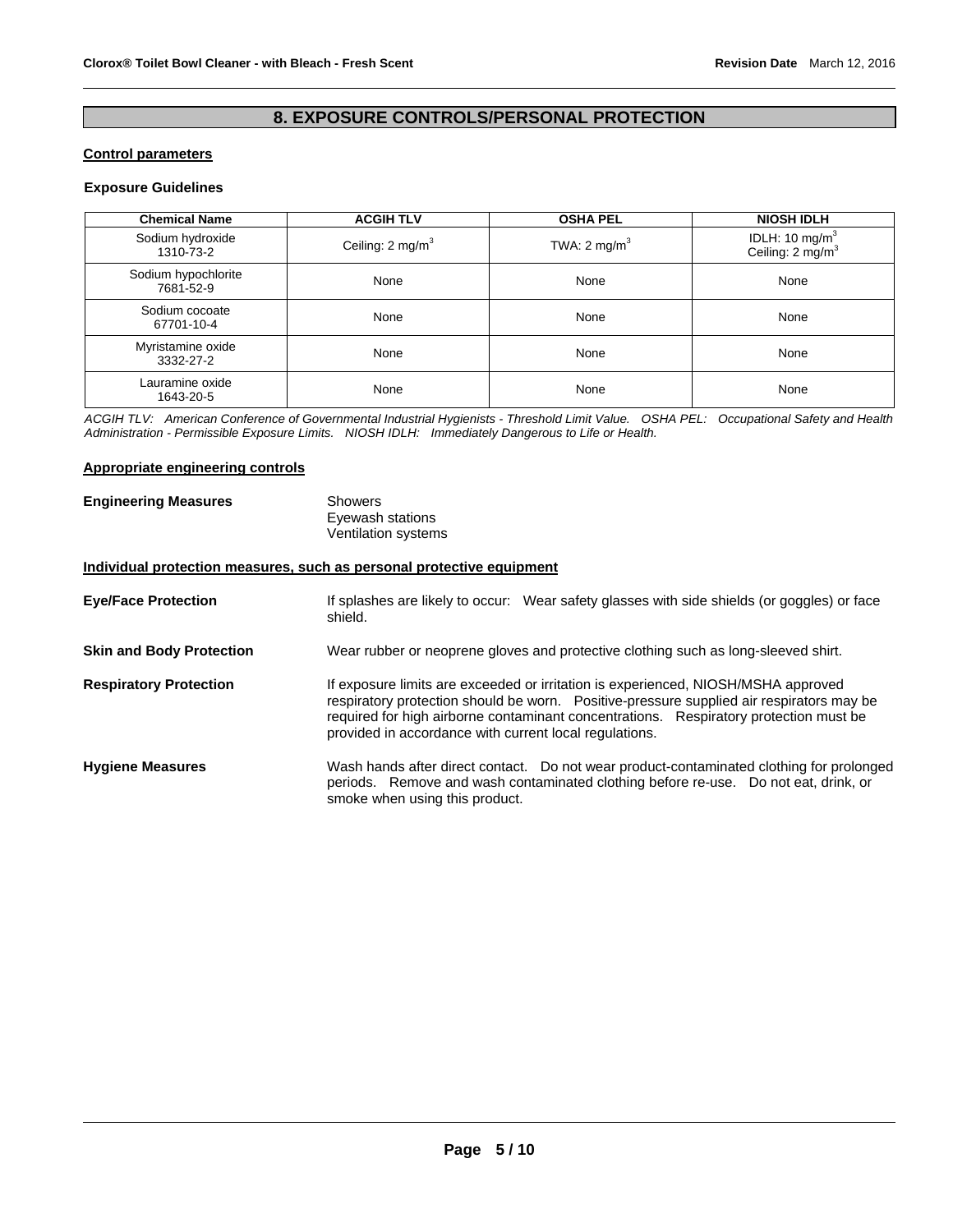# **9. PHYSICAL AND CHEMICAL PROPERTIES**

# **Physical and Chemical Properties**

| <b>Physical State</b><br>Appearance<br>Color                          | Viscous liquid<br>Clear<br>Pale green | Odor<br><b>Odor Threshold</b> | Crisp, green, floral, bleach<br>No information available |
|-----------------------------------------------------------------------|---------------------------------------|-------------------------------|----------------------------------------------------------|
| <b>Property</b>                                                       | <b>Values</b>                         | <b>Remarks/Method</b>         |                                                          |
| рH                                                                    | $12.5 - 13.5$                         | None known                    |                                                          |
| <b>Melting/freezing point</b>                                         | No data available                     | None known                    |                                                          |
| Boiling point / boiling range                                         | No data available                     | None known                    |                                                          |
| <b>Flash Point</b>                                                    | Not flammable                         | None known                    |                                                          |
| <b>Evaporation rate</b>                                               | No data available                     | None known                    |                                                          |
| <b>Flammability (solid, gas)</b><br><b>Flammability Limits in Air</b> | No data available                     | None known                    |                                                          |
| <b>Upper flammability limit</b>                                       | No data available                     | None known                    |                                                          |
| <b>Lower flammability limit</b>                                       | No data available                     | None known                    |                                                          |
| Vapor pressure                                                        | No data available                     | None known                    |                                                          |
| <b>Vapor density</b>                                                  | No data available                     | None known                    |                                                          |
| <b>Specific Gravity</b>                                               | $-1.05$                               | None known                    |                                                          |
| <b>Water Solubility</b>                                               | Soluble in water                      | None known                    |                                                          |
| Solubility in other solvents                                          | No data available                     | None known                    |                                                          |
| Partition coefficient: n-octanol/waterNo data available               |                                       | None known                    |                                                          |
| <b>Autoignition temperature</b>                                       | No data available                     | None known                    |                                                          |
| <b>Decomposition temperature</b>                                      | No data available                     | None known                    |                                                          |
| <b>Kinematic viscosity</b>                                            | No data available                     | None known                    |                                                          |
| <b>Dynamic viscosity</b>                                              | ~1000~cP                              | None known                    |                                                          |
| <b>Explosive Properties</b>                                           | Not explosive                         |                               |                                                          |
| <b>Oxidizing Properties</b>                                           | No data available                     |                               |                                                          |
| <b>Other Information</b>                                              |                                       |                               |                                                          |
| <b>Softening Point</b>                                                | No data available                     |                               |                                                          |
| <b>VOC Content (%)</b>                                                | No data available                     |                               |                                                          |
| <b>Particle Size</b>                                                  | No data available                     |                               |                                                          |
| <b>Particle Size Distribution</b>                                     | No data available                     |                               |                                                          |

# **10. STABILITY AND REACTIVITY**

### **Reactivity**

Reacts with other household chemicals such as other toilet bowl cleaners, rust removers, acids, or products containing ammonia to produce hazardous irritating gases, such as chlorine and other chlorinated compounds.

### **Chemical stability**

Stable under recommended storage conditions.

#### **Possibility of Hazardous Reactions**

None under normal processing.

### **Conditions to avoid**

None known based on information supplied.

# **Incompatible materials**

Other toilet bowl cleaners, rust removers, acids, or products containing ammonia.

#### **Hazardous Decomposition Products**

None known based on information supplied.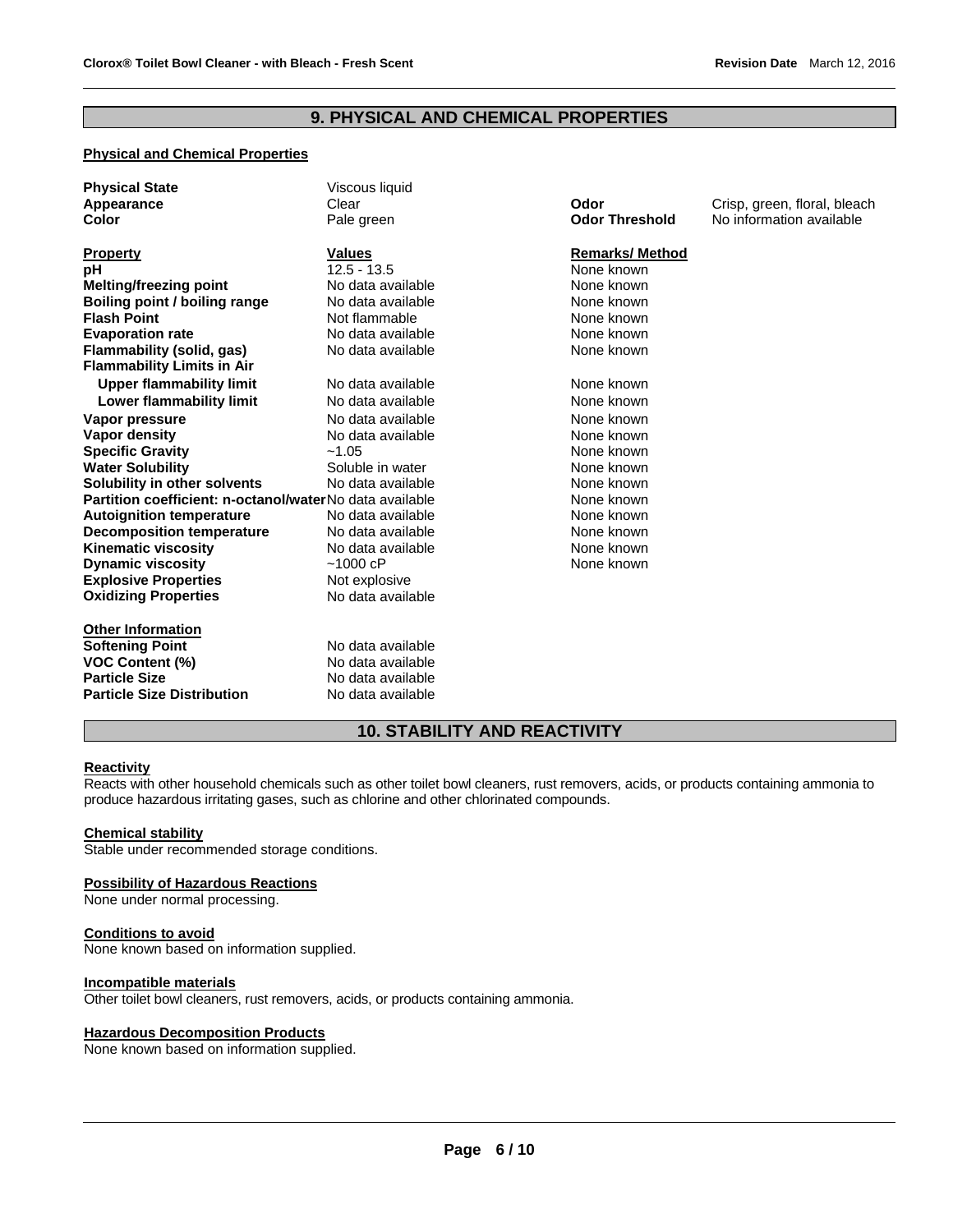# **11. TOXICOLOGICAL INFORMATION**

# **Information on likely routes of exposure**

### **Product Information**

| <b>Inhalation</b>   | Exposure to vapor or mist may irritate respiratory tract and cause coughing. Inhalation of<br>high concentrations may cause pulmonary edema. |
|---------------------|----------------------------------------------------------------------------------------------------------------------------------------------|
| <b>Eye Contact</b>  | Corrosive. May cause severe damage to eyes.                                                                                                  |
| <b>Skin Contact</b> | May cause severe irritation to skin. Prolonged contact may cause burns to skin.                                                              |
| Ingestion           | Ingestion may cause burns to gastrointestinal tract and respiratory tract, nausea, vomiting,<br>and diarrhea.                                |

### **Component Information**

| <b>Chemical Name</b>             | LD50 Oral        | <b>LD50 Dermal</b>    | <b>LC50 Inhalation</b> |
|----------------------------------|------------------|-----------------------|------------------------|
| Sodium hypochlorite<br>7681-52-9 | 8200 mg/kg (Rat) | >10000 mg/kg (Rabbit) |                        |
| Sodium hydroxide<br>1310-73-2    |                  | 1350 mg/kg (Rabbit)   |                        |

### **Information on toxicological effects**

**Symptoms** May cause redness and tearing of the eyes. May cause burns to eyes. May cause redness or burns to skin. Inhalation may cause coughing.

### **Delayed and immediate effects as well as chronic effects from short and long-term exposure**

- **Sensitization No information available.**
- **Mutagenic Effects No information available.**

**Carcinogenicity** The table below indicates whether each agency has listed any ingredient as a carcinogen.

| i el Name<br>Chemica.                                | <b>ACGIH</b> | <b>IARC</b> | $-$<br>N<br>. | OSHA |
|------------------------------------------------------|--------------|-------------|---------------|------|
| hypochlorite<br>30dium<br>$\sim$ $\sim$<br>7681-52-9 |              | Group       |               |      |

*IARC (International Agency for Research on Cancer) Group 3 - Not Classifiable as to Carcinogenicity in Humans* 

|                                                            | No information available.                                       |
|------------------------------------------------------------|-----------------------------------------------------------------|
| <b>Reproductive Toxicity</b>                               |                                                                 |
| <b>STOT - single exposure</b>                              | No information available.                                       |
| <b>STOT - repeated exposure</b><br><b>Chronic Toxicity</b> | No information available.<br>Carcinogenic potential is unknown. |
| <b>Target Organ Effects</b>                                | Respiratory system, eyes, skin, gastrointestinal tract (GI).    |
| <b>Aspiration Hazard</b>                                   | No information available.                                       |

# **Numerical measures of toxicity - Product Information**

**The following values are calculated based on chapter 3.1 of the GHS document** No information available.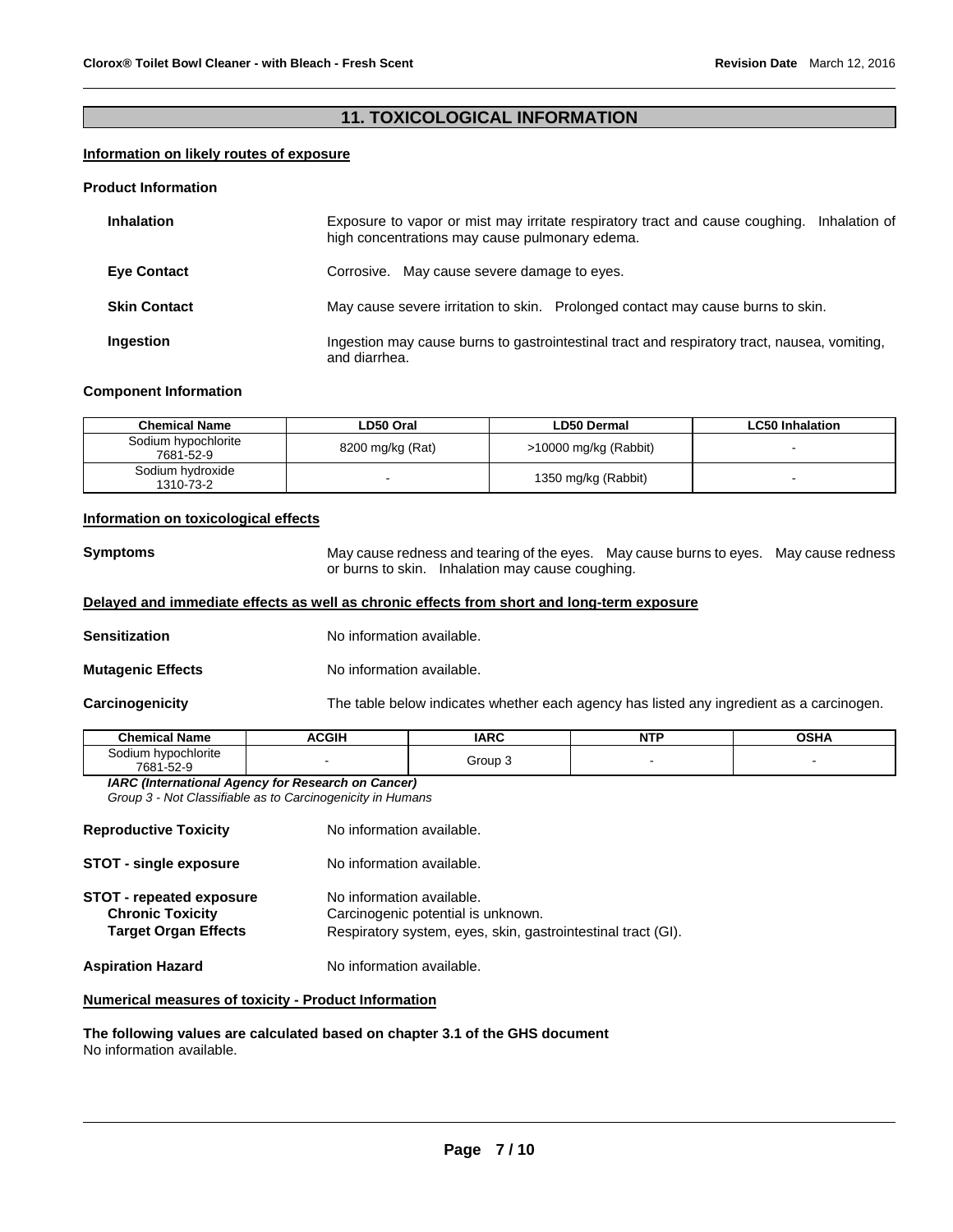# **12. ECOLOGICAL INFORMATION**

# **Ecotoxicity**

Very toxic to aquatic life. Toxic to aquatic life with long lasting effects.

### **Persistence and Degradability**

No information available.

### **Bioaccumulation**

No information available.

### **Other adverse effects**

No information available.

# **13. DISPOSAL CONSIDERATIONS**

### **Disposal methods**

Dispose of in accordance with all applicable federal, state, and local regulations.

# **Contaminated Packaging**

Do not reuse empty containers. Dispose of in accordance with all applicable federal, state, and local regulations.

# **14. TRANSPORT INFORMATION**

| <u>DOT</u>                  | LIMITED QUANTITY.                                             |
|-----------------------------|---------------------------------------------------------------|
| TDG                         | <b>UN1760</b>                                                 |
| UN-No                       | CORROSIVE LIQUID, N.O.S.                                      |
| <b>Proper Shipping Name</b> | 8                                                             |
| <b>Hazard Class</b>         | Ш                                                             |
| <b>Packing Group</b>        | UN1760, CORROSIVE LIQUID, N.O.S. (SODIUM HYPOCHLORITE, SODIUM |
| <b>Description</b>          | HYDROXIDE), 8, II                                             |
| ICAO                        | <b>UN1760</b>                                                 |
| UN-No                       | CORROSIVE LIQUID, N.O.S.                                      |
| <b>Proper Shipping Name</b> | 8                                                             |
| <b>Hazard Class</b>         | Ш                                                             |
| <b>Packing Group</b>        | UN1760, CORROSIVE LIQUID, N.O.S. (SODIUM HYPOCHLORITE, SODIUM |
| <b>Description</b>          | HYDROXIDE), 8, II                                             |
| IATA                        | <b>UN1760</b>                                                 |
| UN-No                       | CORROSIVE LIQUID, N.O.S.                                      |
| <b>Proper Shipping Name</b> | 8                                                             |
| <b>Hazard Class</b>         | Ш                                                             |
| <b>Packing Group</b>        | UN1760, CORROSIVE LIQUID, N.O.S. (SODIUM HYPOCHLORITE, SODIUM |
| <b>Description</b>          | HYDROXIDE), 8, II                                             |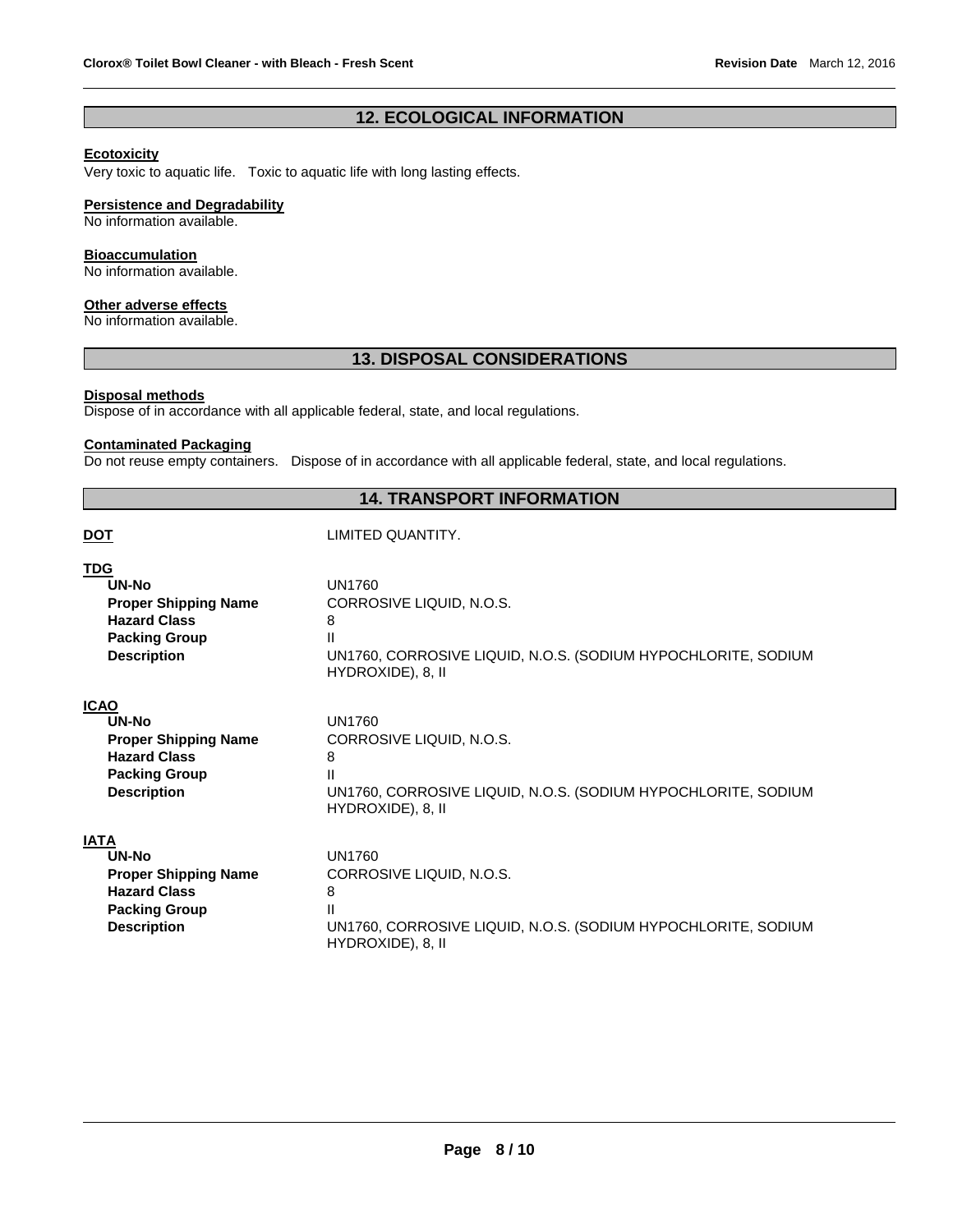### **IMDG/IMO**

| UN-No                       | UN1760                                                                             |
|-----------------------------|------------------------------------------------------------------------------------|
| <b>Proper Shipping Name</b> | CORROSIVE LIQUID, N.O.S.                                                           |
| <b>Hazard Class</b>         | UN1760                                                                             |
| <b>Packing Group</b>        | CORROSIVE LIQUID, N.O.S.                                                           |
| EmS No.                     | F-A. S-B                                                                           |
| <b>Marine Pollutant</b>     | Marine Pollutant exception per IMDG Code 2.10.2.7                                  |
| <b>Description</b>          | UN1760, CORROSIVE LIQUID, N.O.S. (SODIUM HYPOCHLORITE, SODIUM<br>HYDROXIDE), 8, II |

# **15. REGULATORY INFORMATION**

### **Chemical Inventories**

**TSCA All components of this product are either on the TSCA 8(b) Inventory or otherwise exempt** 

from listing. **DSL/NDSL All components are on the DSL or NDSL.** 

**TSCA** - United States Toxic Substances Control Act Section 8(b) Inventory **DSL/NDSL** - Canadian Domestic Substances List/Non-Domestic Substances List

# **U.S. Federal Regulations**

### **SARA 313**

Section 313 of Title III of the Superfund Amendments and Reauthorization Act of 1986 (SARA). This product does not contain any chemicals which are subject to the reporting requirements of the Act and Title 40 of the Code of Federal Regulations, Part 372

### **SARA 311/312 Hazard Categories**

| Acute Health Hazard               | Yes |
|-----------------------------------|-----|
| Chronic Health Hazard             | N٥  |
| Fire Hazard                       | N٥  |
| Sudden Release of Pressure Hazard | N٥  |
| Reactive Hazard                   | N٥  |

#### **Clean Water Act**

This product contains the following substances which are regulated pollutants pursuant to the Clean Water Act (40 CFR 122.21 and 40 CFR 122.42)

| <b>Chemical Name</b>             | <b>CWA - Reportable</b><br>Quantities | <b>CWA - Toxic Pollutants</b> | <b>CWA - Priority Pollutants</b> | <b>CWA - Hazardous</b><br><b>Substances</b> |
|----------------------------------|---------------------------------------|-------------------------------|----------------------------------|---------------------------------------------|
| Sodium hypochlorite<br>7681-52-9 | 100 <sub>lb</sub>                     |                               |                                  |                                             |
| Sodium hydroxide<br>1310-73-2    | 1000 lb                               |                               |                                  |                                             |

### **CERCLA**

This material, as supplied, contains one or more substances regulated as a hazardous substance under the Comprehensive Environmental Response Compensation and Liability Act (CERCLA) (40 CFR 302)

| <b>Chemical Name</b>             | <b>Hazardous Substances RQs</b> | <b>Extremely Hazardous Substances</b><br><b>RQs</b> | <b>RQ</b>                                 |
|----------------------------------|---------------------------------|-----------------------------------------------------|-------------------------------------------|
| Sodium hypochlorite<br>7681-52-9 | 100 <sub>lb</sub>               | -                                                   | RQ 100 lb final RQ<br>RQ 45.4 kg final RQ |
| Sodium hydroxide<br>1310-73-2    | 1000 lb                         | -                                                   | RQ 1000 lb final RQ<br>RQ 454 kg final RQ |